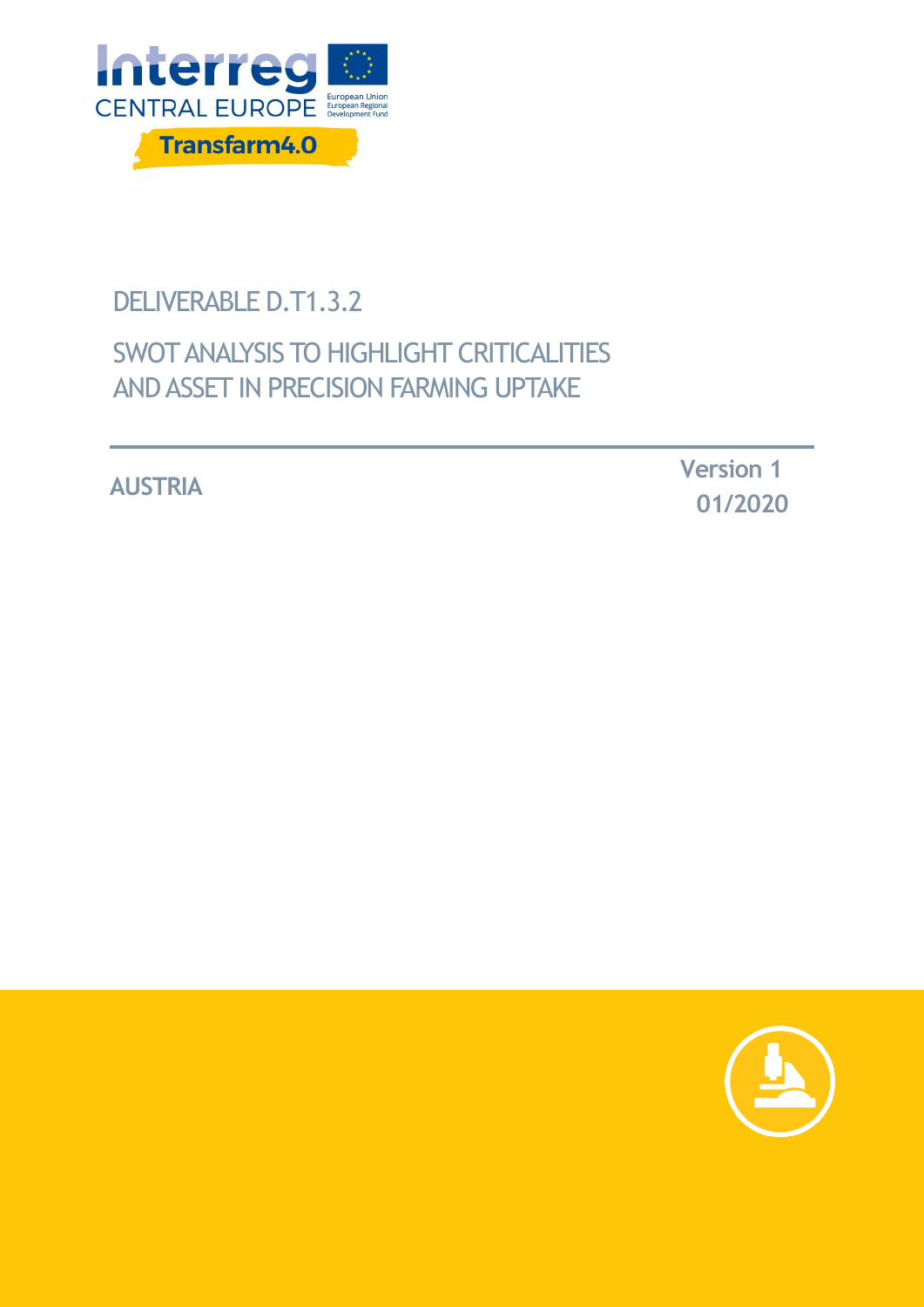



## **1. SWOT analysis - Austria<sup>1</sup>**

### **1.1. General Information**

 $\overline{a}$ 

Of all the Austrian farmers who answered the questionaire, 49 % have already been using Precision Farming (PF) technology. Another 16 % considered themselves "advanced user", and 9 % are professionally using PF for many years.

While for 39 % PF is important (incl. 12 % very important), 26 % are undecided, for 17% PF is less important and for 18 %, PF appears not important at all.

Farmers would use (reinforced) PF technologies on their farm, if the cost would be lower (84 %), if techology would be simper and/or more reliable (45 %), and if they would be better instructed how to use it (23 %). From these results, there is a clear demand for cheaper products and benefit-oriented marketing/product information. Moreover, the products should be obviously reliable and easy-to-use (high quality-of-user-experience).

The following figure provides an overview on which kinds of data are considered relevant (please see also figure 48 - question 4 from the survey). Aside from weather information, field condition monitoring appears to be most relevant to Austrian farmers, followed by production data, the allocation of resources and localization.





<sup>1</sup> provided from: Linz Center of Mechatronics – Researcher DI(FH), Dr. *Martin Scherhäufl*, Dr. Florian Hammer (2020) and HBLFA Francisco Josephinum (FJ) – Researcher DI.Dr. *Jürgen Karner,* DI *Reinhard Streimelweger* LL.M. (WU), DI *Christian Rechberger* (2020)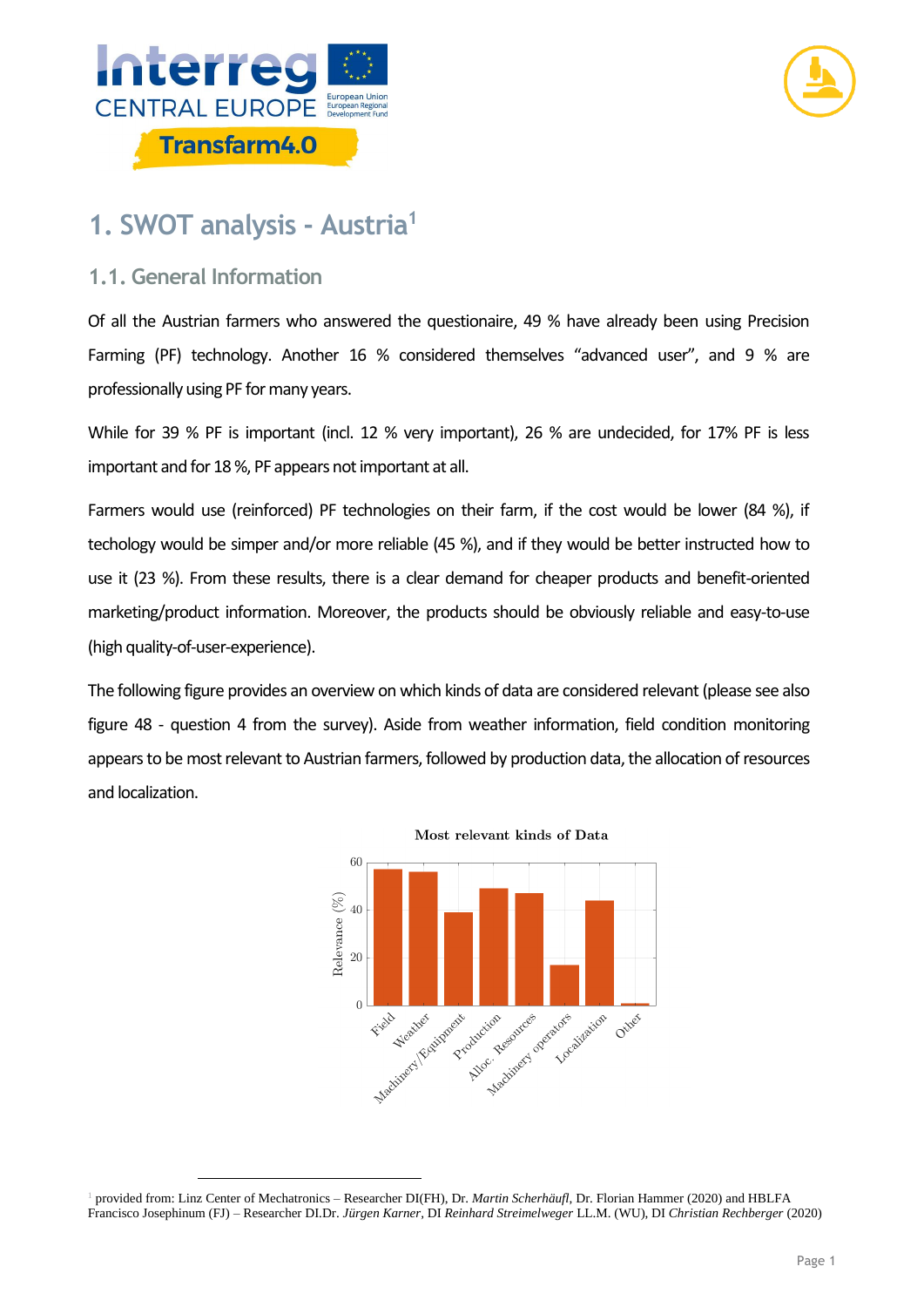



Farmers assign a high amount of benefit to the use of tracking systems (GPS, 95 % of the farmers), Mobieapps (92 %), records for supporting farm business decisions (88 %), satellite data (86 %) and soil samples services (84 %).

In addition, site-specific-focussed applications such as tillage and sowing (81 %), fertilization (79 %) and plant protection (79 %) are considered highly beneficial. The use of drones (70 %) and robots (60 %) have a tendency of being perceived as a benefit rather than a risk.

While, e.g., the initial investment, compatibility issues, data handling and system reliability tend to inhibit the use of Precision Farming, the traceability of the working processes, the facilitation of documents, reduced workload and an improvement of the quality of work are factors that appear to promote its use.

Essentially, the farmers try to keep themselves informed using five channels:

- The Internet,
- fairs,
- magazines,
- discussions with other farmers and
- **agricultural associations.**

In case of questions, they are consulting suppliers and vendors or the Internet.

In the following describes the analysis of the online questionaire with regard to the strengths, weaknesses, opportunities and threats of employing Precision Farming in Austria's farms.

#### **1.2. Strengths**

Summarizing the potential strengths of Precision Farming, Austrian farmers identify an increase of resource efficiency and quality of work (less work intensity and better working quality). The documentation of working processes would be easier and would be traceable. In addition, some working processes could be automated.

#### **1.3. Weaknesses**

The weaknesses related to PF are manifold, but there are some major core issues to be improved.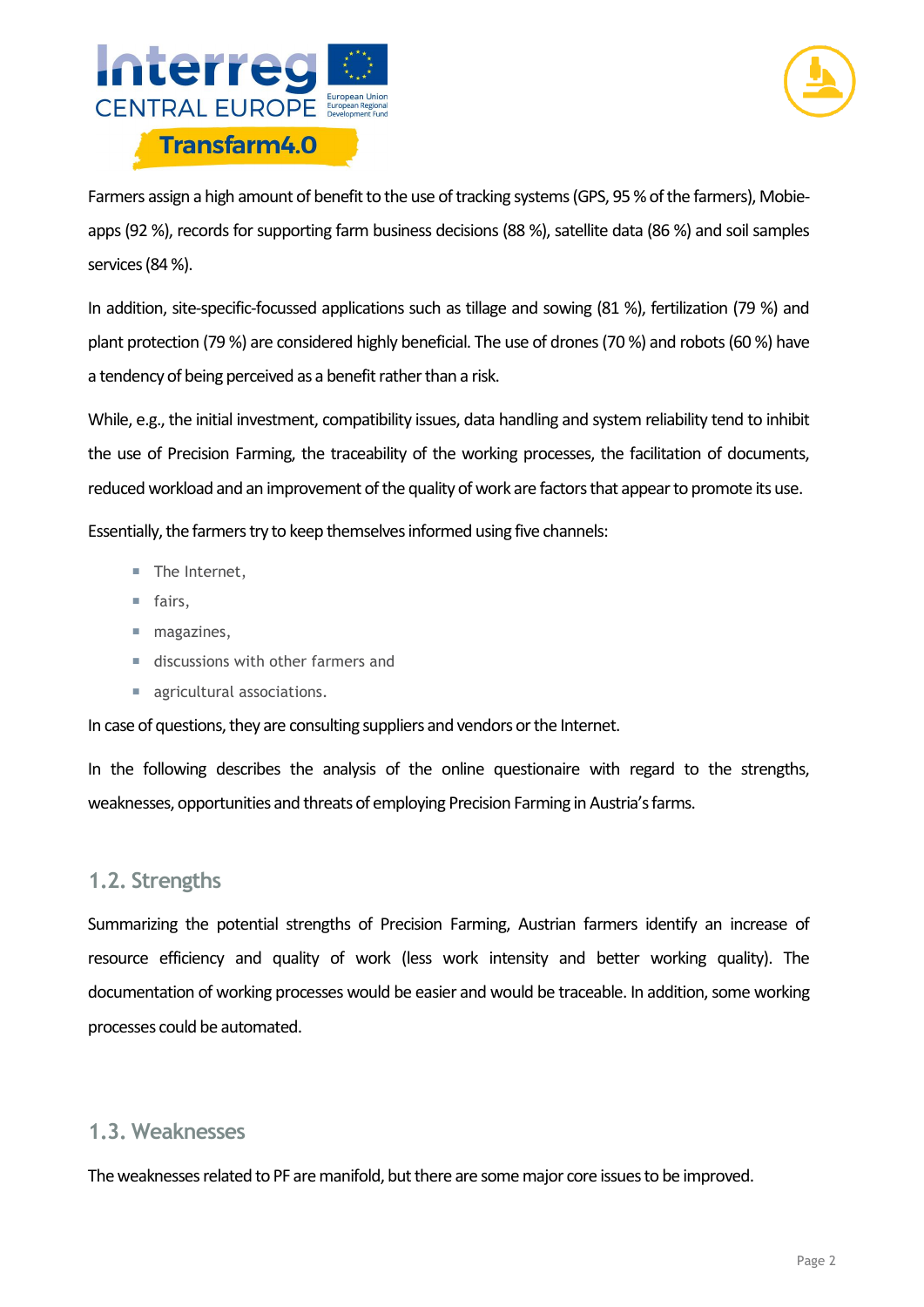



The first issue is about *costs*. The initial investments (incl. upgrades of existing machines) and maintenence costs appear to be too high. Up-to-date, high resolution satellite images that are easily available would be a nice-to-have but do not seem to be affordable.

Another core issue is related to the *compatibility* of the systems of different vendors which appears to be quite small regarding ISOBUS technology and the exchange of data. Easy-to-handle and cost-efficient upgrades for ISOBUS on existing machinery do not seem possible.

The *usability* of the systems appears to be weak and needs to be improved as to enable their use to untrained users. Systems also appear not to be sufficiently *reliable* to the users.

Regarding the topic "data", security and sovereignity are not clearly defined. Algorithms for data analysis are missing, especially with regard to data from real-time applications.

Field robot technology appears to be still in its infancy and requires high initial investments. Root crops robots that exist on the market do not serve all cultures (missing for organic root crops such as pumpkin, corn and soy), and good and affordable robots that mow below vine stocks are missing as well as proper swarm technologies. Clear legal guidelines are missing for their operation. Drones seem difficult to use for cultivation, fertilization, and targeted plant protection.

Farm Management and Information Systems (FMIS) do not sufficiently provide short-range and remote sensing functionality. When changing the FMIS-provider, the systems lack possibilities for synchronization.

Regionwide soil water measurements and forecast models are missing for different cultures regarding location-specific climate and development. PF Technology is rather economically useful for larger farms than for smaller ones.

### **1.4. Opportunities**

The following applications are perceived by farmers rather as a *benefit/opportunity* than a disadvantage/risk for running their farm:

- Tracking sytems (GPS),
- mobile Apps,
- $\blacksquare$  satellite data,
- soil samples services,
- use of robots and drones,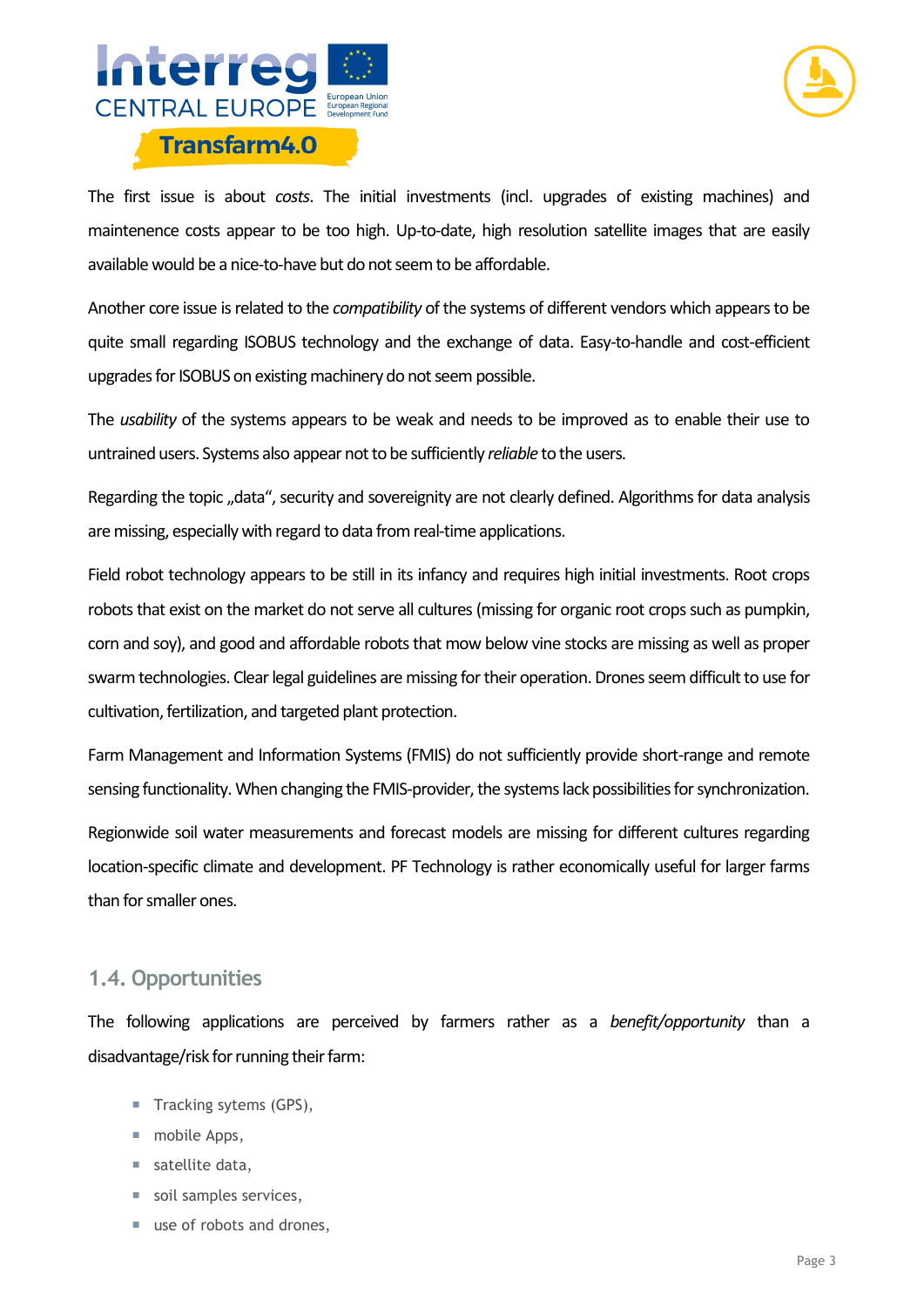



- site-specific fertilization,
- site-specific tillage and sowing,
- site-specific plant protection,
- adequate irrigation,
- big & smart data management,
- **Pecords for the fulfilment of document obligations, and**
- records for supporting farm business decisions.

One of the major opportunities --- and challenge for the manufacturers/vendors --- is the costs. Farmers would be willing to use PF technology if the costs would be reduced (84 %). This may especially be important for upgrades of existing gear/machinery.

The willingness to incorporate PF would also be increased, if the products would be more reliable and easier to use (45%). While, generally, more extensive product quality tests may address the first issue, Quality-of-User-Experience tests including naive test users may help increasing system usability and user satisfaction.

Another important opportunity results from the current weakness of products not being compatible with procucts from other manufacturers. If all vendors would cooporate in this respect, the use of PF could significantly be increased.

PF is especially interesting for cash crop and permanent crop plants. Field robots will be very useful for organic farming, as manual workforce will hardly be mobilisable. Moreover, additional functionalities, such as the easy Integration of AMA-GIS-Data or Integration of GPS-data, would provide increased attractivenes of PF to the farmers.

Farm operations theoretically will get economically and ecologically more efficient with increasing use of PF.

In order to establish a broad acceptance of PF, especially the following institutions need to act accordingly:

- 1. Research & Development,
- $\blacksquare$  2. Industry,
- 3. Political framework (funding, legal framework, etc.).